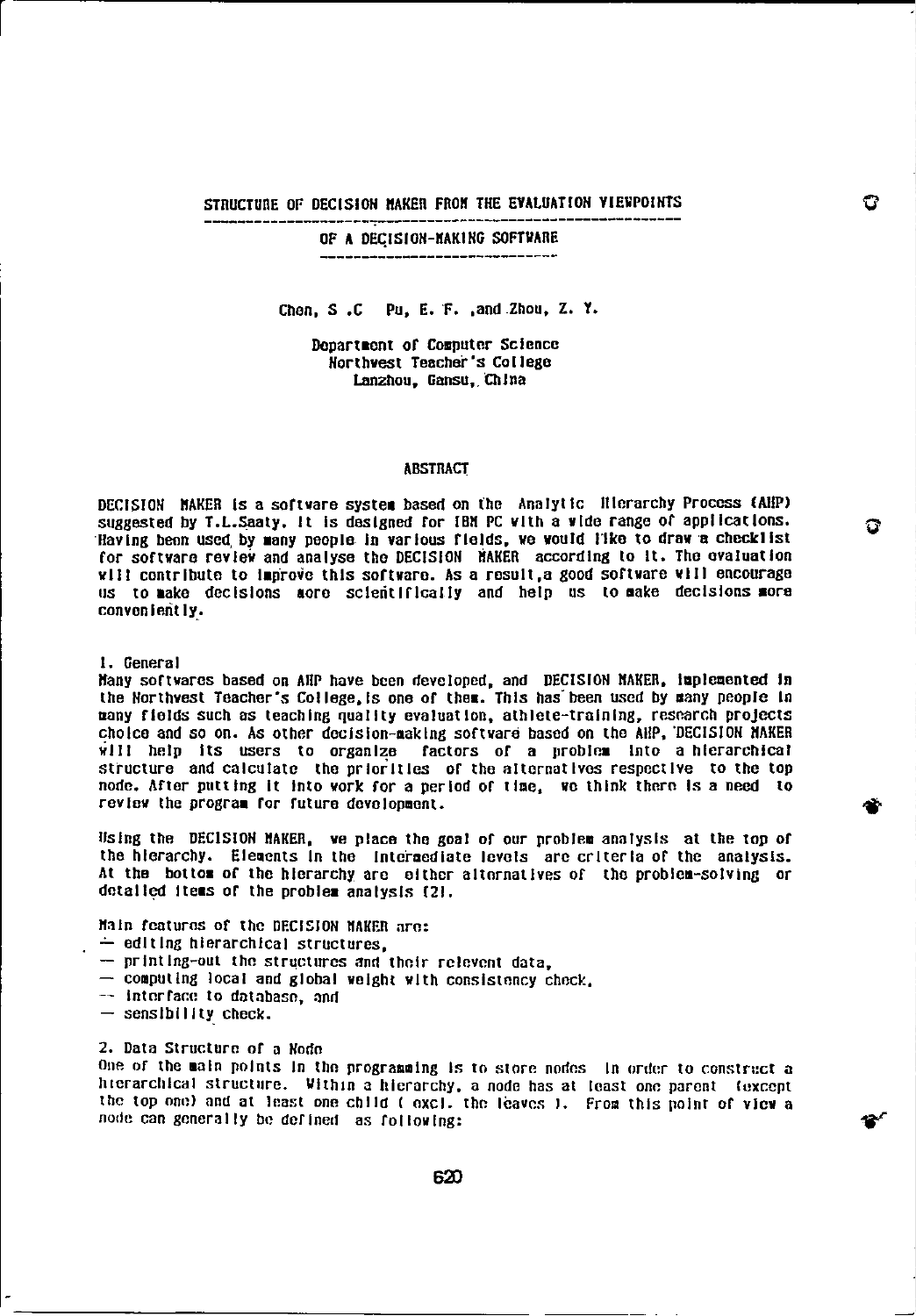define NODE record begin

> char real int array typo of NODE infnodetHUNBSR\_OF\_INFERIOLNODESI; real real array Elements\_Of\_Upper\_Right\_Judgement\_MATRIX; NODE\_NAHE; OLOBAL\_WEIGHT: NUMBER\_OF\_INFERIOR\_NODES; LOCAL\_WEIGHT\_OF\_INFERIOR\_NODES:

end;

ຣ

ਨ

♦

ъ

With the data structure above, we can describe hierarchical structures completely. The number of superior nodes for root Is zero and the NUMBER\_OF\_INFEHIOR\_NODES for leaves is also zero. The elements of the Judgement matrix for a node vill only be partiy stored, namely, the upper right part of the matrix. Its number Is therefore  $n*(n - 1)/2$ .

P.

3. structure of the System Features of the systems can be divided into following categories:

|                   |           | r cursor: Hove the cursor which points to the current node rightward, left-<br>ward, upward, and downward. |
|-------------------|-----------|------------------------------------------------------------------------------------------------------------|
| $-1$              |           | edit: These are functions to create, rename, and delete nodes. The re-                                     |
|                   |           | lationship with nodes in upper level will be established here.                                             |
| $r \rightarrow 1$ |           | The "edit" function offers a convenient way to set up a hierar-                                            |
| I MAIN I          |           | chical structure.                                                                                          |
|                   |           | 1-1 compute:This function is used to calculate global or local veight of                                   |
| <b>I NENU 1 1</b> |           | nodes. Sensibility analysis is also available after synthesis.                                             |
| $i = -1$          | mark:     | Mark the current node with a number between 1 and 9.                                                       |
|                   | Jun:      | Jump back to a marked node. Using "mark" and "jump" we can find                                            |
|                   |           | a node easily even in a big hierarchical structure.                                                        |
|                   | $L$ help: | Help users to see the user manual.                                                                         |
|                   |           |                                                                                                            |

4. Guidelines for the Evaluation of a Declsion-Haking Software Evaluation of a software concerning a wide range of criteria which in turn can be divided Into following categories: (I). What,-mhy, and for whom?

- (2). Program use.
- (3). NotIvation.
- (4): Execution time.
- (5). Users' point of view.
- 4.1 What, Why, and for Whom?

The reason we need a software for making socio-economical or scientific decisions Is very clear. Decision-making softwares for scientists, administrators, or managers may be different. Scientists prefer quantitative analysis which can be obtained by massive numerical data. Therefore, these data should be treated in a special way before they are processed by AHP. On another aspect, software for decision makers In administration and management should always have a good menu which are "very" userfriendly. Detailed menus will help them to overcome psycologIcal handicap In order order to make decisions with the software.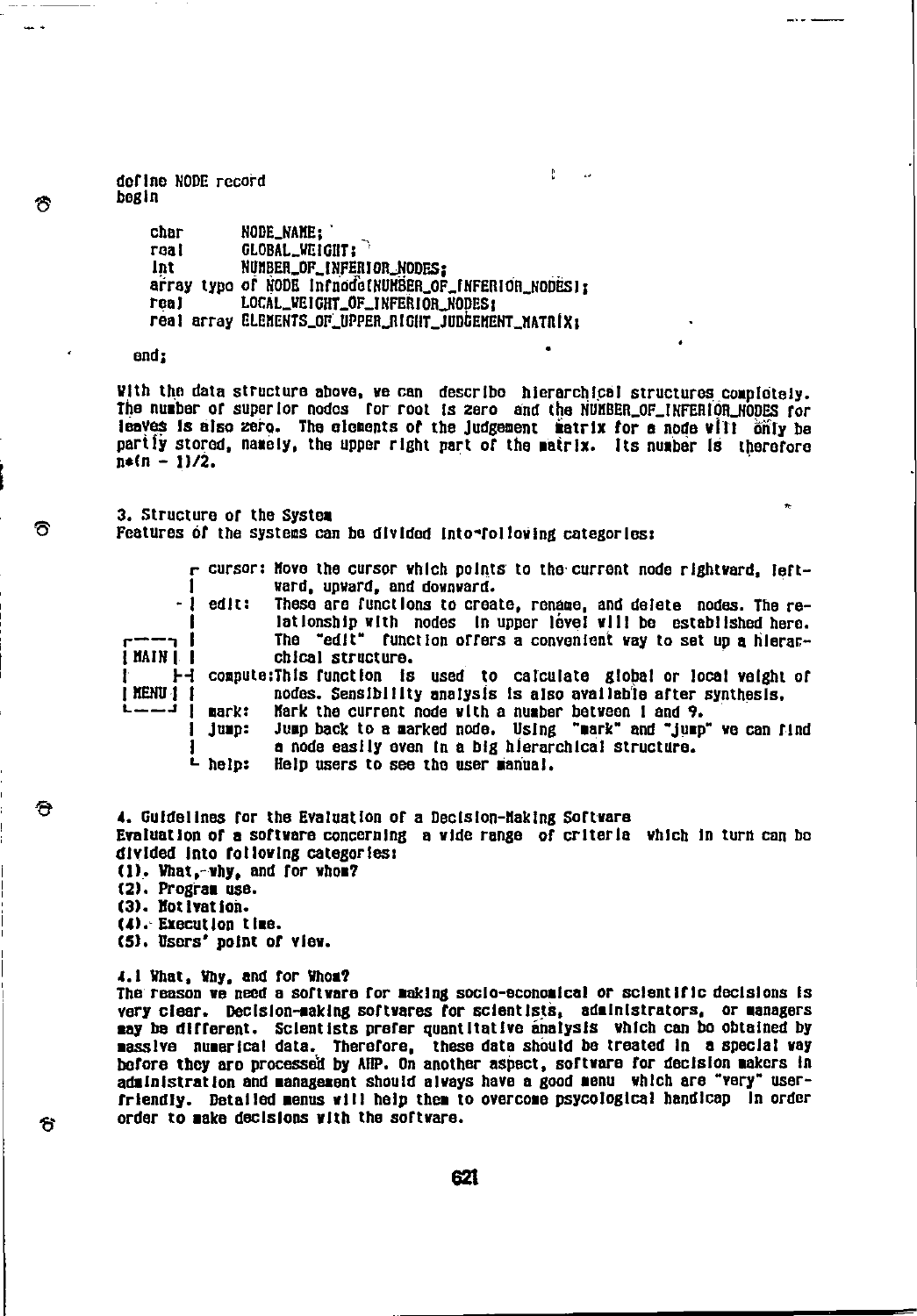As the AMP, the DECISION MAKER IS a tool for solving quantitative and/or qualitative problems for either decision makers or scientists.

# 4.2 Program Use Ill

Classification of programs by their uses Is difficult.Careful analysis notwithstanding, definitions seem doomed to fuzziness, and a given program may seem to fit in more than one categories. Moreover, the use of a given program may vary from person to person. A program written with a special use in mind may be used In completely different ways py each of the users. Despite the difficulties just noted, following definitions are proffered as an aid to the classification.

#### Educational vs. Practical:

An educational program based on the AMP Is designed for persons to learn the AMP. Sufficient hints and detailed menus should be given. For the practical use, It Is often required to handle with large-scale matrices in order to meet the demands of the real world[4].

## Managerial, Administrative, and Scientific:

AMP has been used for decision-making In a wide range of fields, but they are mainly managerial, administrative, and scientific. Scientific decision is quantitative rather than qualitative while an administrative decision Is more qualitative. Characteristics of managerial decisions are between the both above. A software should care these difference and individual speciality.

The DECISION MAKER Is a software developed for both educational and practical purpose. It Is able to handle with large scale matrices, especially to select the best from over one hundred alternatives that is sometimes necessary for the decision making In the real world. Not only can the DECISION MAKER do qualitative analysis, It can also achieve exact numerical analysis. From this point of view, It Is a software for decision-making in administrative, managerial as well as scientific problems.

4.3 Motivation 141 There should be options that increase user's motivation in-order to-reach a<br>"better" decision, Some of these-options is a function of hardware being-used. Some of these options is a function of hardware being used. important options can be imagined are:

User Involvement: The proper degree of Involvement should be adequate. Decision software, being dialogues, will achieve nothing without user I nvolvement.

User Control: Several concepts may be Involved here. Options available to the users at the beginning of the program may include different types of data entry, response, test, and provision of help I at the user's request I at any point in the program.

Output Formatting: Output of the system may be on the monitor or on the printer.They should be easily understandable.

- Graphics, Animation, and Color: The functional use of one or more of these features can enhance decision-making. The use of graphics, animation, or color 'must be examined carefully to ensure that they support concept development. One might begin that examination by asking what would be lost If the features were omitted.
- Voice and Nonvoice Audio: The use of voice for warning and output has considerable<br>potential. Be aware that pisuse of voice may be distracting a potential. Be aware that misuse of voice may he distracting a terminal room.

А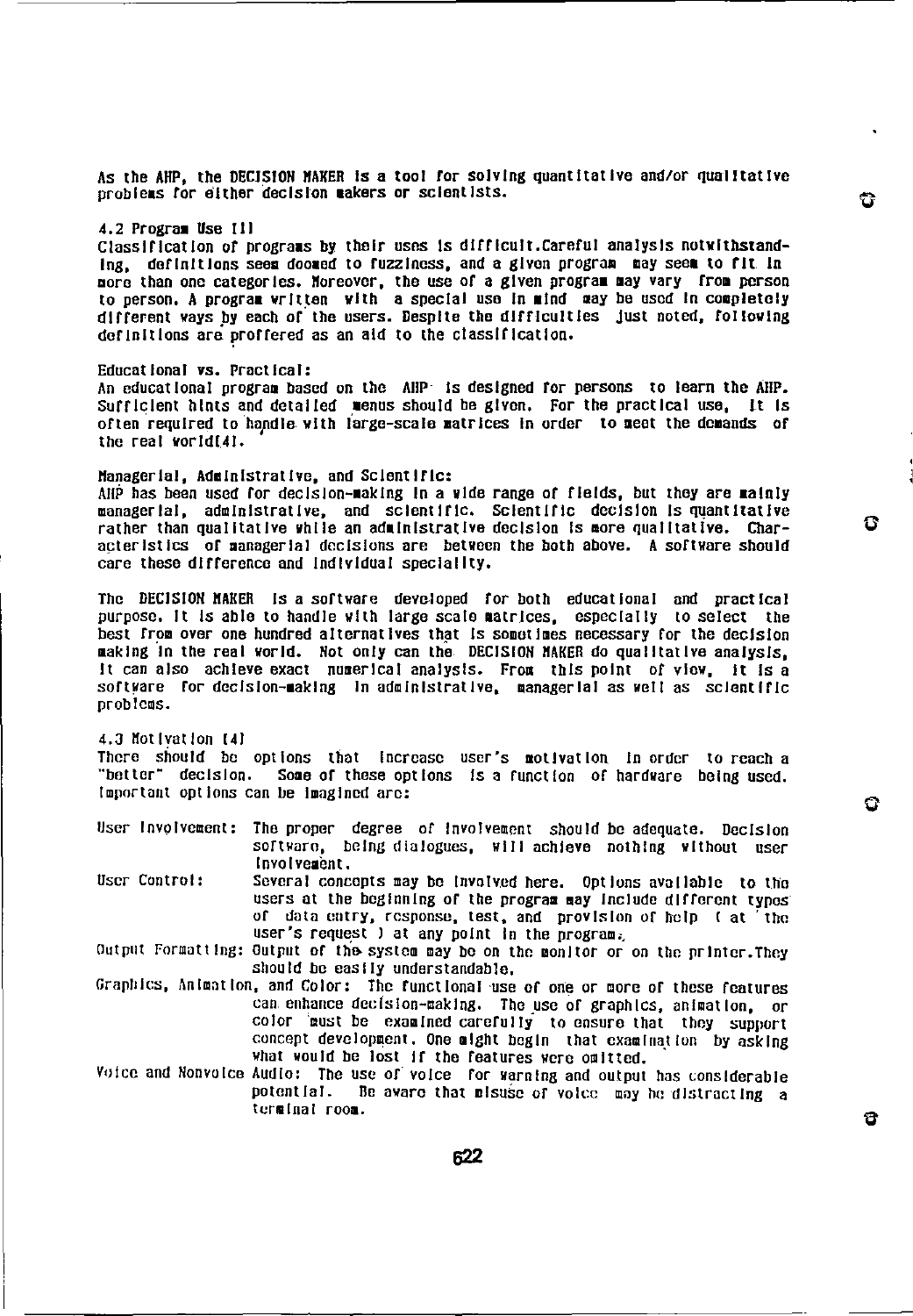The DECISION MAKER asks its user for intensive involvement. Other motive functions are print-out, .help function, graphics in color, and beep for warning.

4.4 Execution Time<br>The time required for the use of a program will vary considerably. Load time depends on the complexity of the program and media ( eg. floppy disk or disk ). An important the factor is the matrix handling which Is often used In the AUP to evaluate elgenvalues and vectors. Scale of matrix influences the computation time significantly. Quick algorithms should be used in order to shorten the computation time. Level number and element number are other factors. Execution time Is a synthetic estimate of these factors. Performance of the DECISION RAKER in calculating the elgenvalues and eigenvectors Is listed In Fig.!.

| [Dimension of Matrix ] Average Time ( sec.) ] |               |
|-----------------------------------------------|---------------|
|                                               | 1.533         |
|                                               | 2.8           |
| 10                                            | $5.2^{\circ}$ |
| 15                                            | 8.867         |
| 20                                            | 14.33         |

Fig.1 Execution time of eigenvalues and eigenvectors of a n-dimensional matrix

4.5 Users' Point of View 15, 61

Following key words are often used by users to view a program:

- (1) Flexibility: A decision-making program should be used to accomodate a range of criteria levels, or elements within a level with respect to a given problem. In the DECISION RAKER, input dealing with setting up hierarchical structures might offer up to 10 levels or up to 10 Inferiors under a criteria, and over 100 alternatives as leaves.
- (2) Screen Formatting: Formatting refers to the physical layout or text and graphics presented on the screen. Some good examples are centering of data, a few Items on the screen under the user's control when the next Items appear, and reverse-field printing of key Items. In the DECISION MAKER, poor formatting InclUdIng a full screen of text with single spacing, too many graphics, continually flashing displays, and text scrolling off the screen is avoided.
- (3) Need for External information: Generally speaking, the more self-contalned a program Is, the better. However, certain things require the use of external materials, for example, It often happens when one wants to get started with the decision-making software. The DECISION RAKER contains a brief manual, no additional printed matters are needed except the introductory book[1] of AHP from Saaty.
- (4) System Robust: System errors may be introduced by improper calculations, errors In the logic of programs, or Input that Is conceptually correct but does not meet the form required by the program.The DECISION MAKER has n special Input routine, and is intended to prevent all system errors --syntactic errors and improper Input - in order to prevent from unexpected disruption.

I.

f.

Ū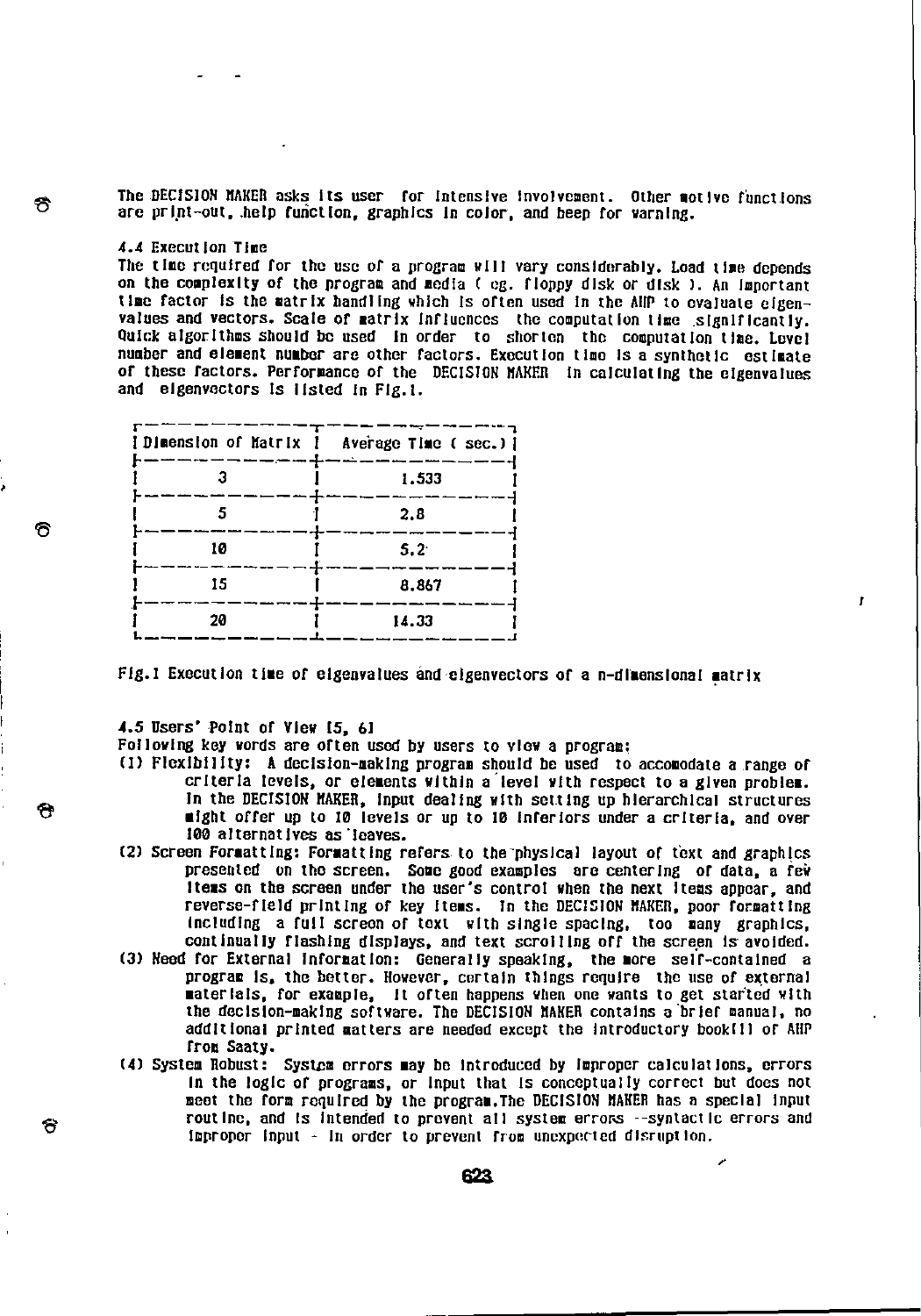(5) Simplicity of Input: A program should ensure that a user knows when and In what form 'input is needed. In the DECISIOR MAKER, charactors with special meaning are avoided. Input location is standardized throughout the program. Typing requirements are minimal, especially by setting up a ludgement matrix.

 $\mathbb{Z}^n$ 

 $\mathbf{S}$ 

ರ

ය

- 16) Quality or Response: Response to users of thb DECISION MAKER Is easily understandable. Response to Incorrect Input Is neutral and no system disruption will be aroused from It.
- (7) Tutorial: Ideally, tutorial programs should be fidelity slmutatIons of the boot teaching behavior for the people who want to got started. in the DECISION MAKER, a tutorial Is Included in the program.
- (81 Vhisties-and-Boll: prograis designed to acquaint the user with those characteristics of a computer system that may have effects of warning and and stimulating.<br>(9) Documentation:
- In the DECISION MAKER, no printed materials is needed. All descriptions concerning the software are written in the diskette.
- (10) Possible Modification: For the easy maintenance, modification of the DECISION MAKER Is not possible.

5. Set up a Hierarchical Structure

After entering the name of ah application model, we may use the editing function to set up a hierarchical structure. Except the root, relationship among a node and Its superiors will be established. Its global weight is the moan value of the nodes in the same level by default. The leaves have no descendents.

Great offorts have been made to form the structure Into a hierarchy. We generate all elements within a layer first, then ascertain Its relationship with all elements in upper level one by one. Similarly, If a node is deleted, its relationship with all fathers and descendents will be cut. This will be done automatically.

Theoretically, no restriction of element number and level number should he made. But taking the limitation or physical memory capacity and the. computation tine into con sideration, it is impossible. Furthermore, only part of the structure can be seen on the display monitor.

0. Some Remarks or the Software (31

(1) The DECISION MAKER can represent not only structures shown In Fig.2a, but also those In Fig. 2b in an intuitive way.



(2) A quick mode is provided. Sometimes, detailed menus are cumbersome for experien-<br>ced users. The quick mode without all hints except those are necessary, will speedup data entry.

624